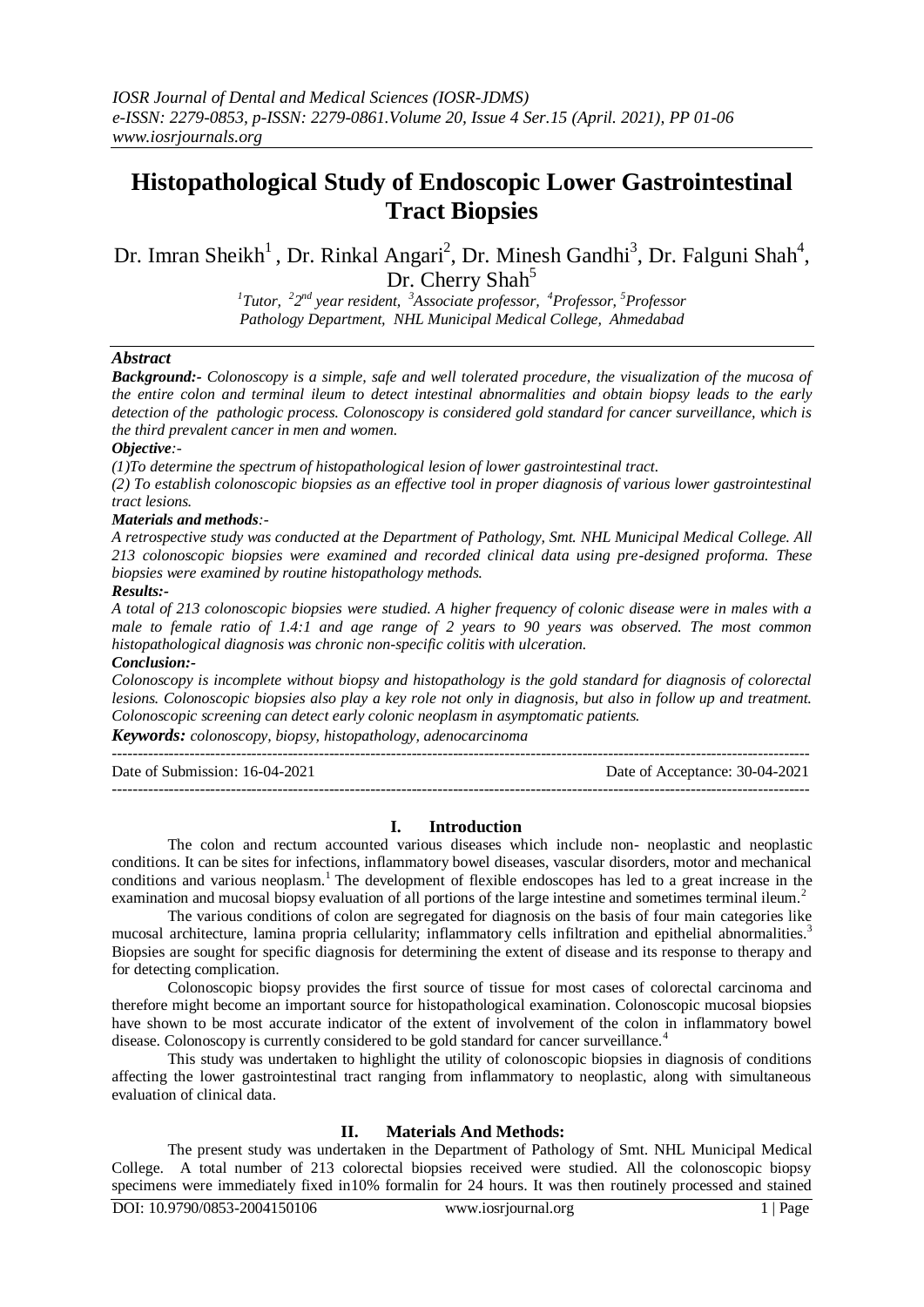with Haematoxylin and Eosin stain. Detailed study was performed under the light microscope. Moreover, age, sex and the positive endoscopic findings related to the patients were also recorded in the proforma.

Biopsies of adequate size and from the representative sites were included in the study. Similarly, inadequate biopsies were excluded from the study. An attempt was made to correlate the colonoscopic diagnosis with histopathological diagnosis.

## **III. Results**

During the study period, 213 colonoscopic biopsy specimens were examined histopathologically with assessment of clinical data.

| <b>Site of biopsy</b> | No. of cases |  |
|-----------------------|--------------|--|
| Small intestine       |              |  |
| Large intestine       |              |  |
| - Left sided colon    | 151          |  |
| -Right sided colon    | 42           |  |
| Total no. of cases    | 213          |  |

**Table 1: distribution of site of biopsy**

Out of 213 cases, 20 cases were from small intestine and 193 cases were from large intestine. In our study, number of cases of left sided colonic biopsy is higher than the cases of right sided colonic biopsy.

| Table 2: Age and sex distribution of all cases |                        |                          |                                |
|------------------------------------------------|------------------------|--------------------------|--------------------------------|
| Age group (years)                              | Male<br>(No. of cases) | Female<br>(No. of Cases) | <b>Total</b><br>(No. of Cases) |
| $0 - 10$                                       | 2                      |                          |                                |
| $11-20$                                        | ⇁                      | 10                       | 17                             |
| $21-30$                                        | 23                     | 15                       | 38                             |
| $31-40$                                        | 16                     | Q                        | 25                             |
| $41 - 50$                                      | 30                     | 14                       | 44                             |
| 51-60                                          | 22                     | 20                       | 42                             |
| 61-70                                          | 21                     | 12                       | 33                             |
| 71-80                                          | 2                      | 6                        | 8                              |
| 81-90                                          | 2                      |                          | 3                              |
| Total                                          | 125                    | 88                       | 213                            |

The age of the patients was ranging from 2 years to 90 years of age. Maximum cases were in the age group of 41-60 years. A higher frequency of colonic diseases was found in males with a male to female ratio of 1.4:1.

| <b>Diagnosis</b>  |                                               | <b>Total no of cases</b> |  |
|-------------------|-----------------------------------------------|--------------------------|--|
| Non neoplastic    |                                               |                          |  |
|                   | Non specific colitis with ulceration          | 120                      |  |
|                   | Inflammatory bowel disease                    | 42                       |  |
|                   | Tuberculous inflammation                      | 8                        |  |
|                   | Solitary rectal ulcer syndrome                | 9                        |  |
|                   | <b>Inflammatory Polyp</b>                     | 3                        |  |
|                   | Amoebic colitis                               | 5                        |  |
| <b>Neoplastic</b> |                                               |                          |  |
|                   | Adenocarcinoma                                | 19                       |  |
|                   | Adenomatous polyp                             |                          |  |
|                   | -Tubular adenoma                              | 5                        |  |
|                   | -Villous adenoma With high grade<br>dysplasia | $\overline{2}$           |  |
| Total             |                                               | 213                      |  |

**Table 3: Distribution of colonoscopic lesions**

In our study, 187 cases were diagnosed as Non-neoplastic lesions and 26 cases were diagnosed as neoplastic lesions. In the present study of 213 colonoscopic biopsies, 120 cases were of non-specific colitis which is the most common diagnosis. The second common cases were of inflammatory bowel disease.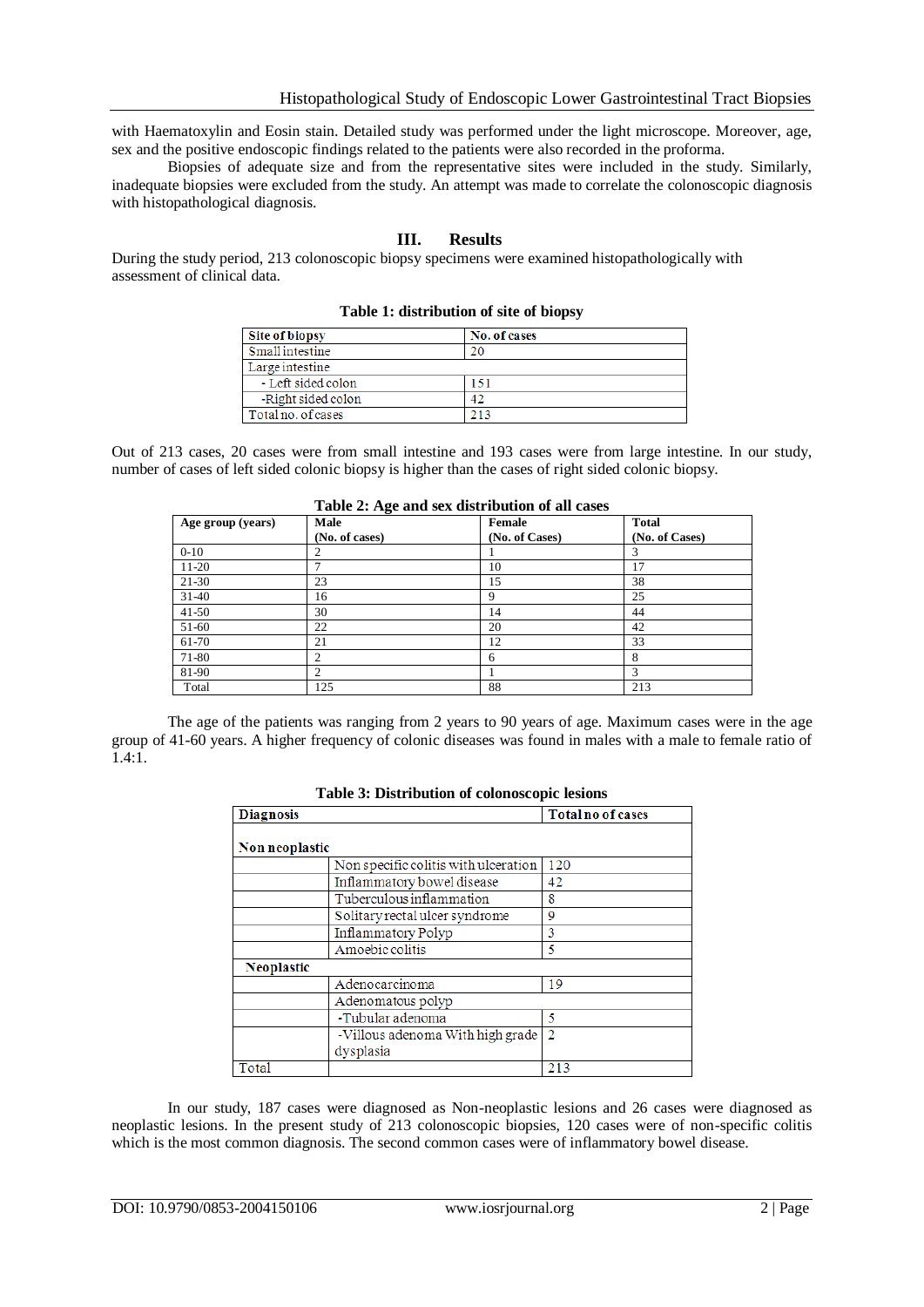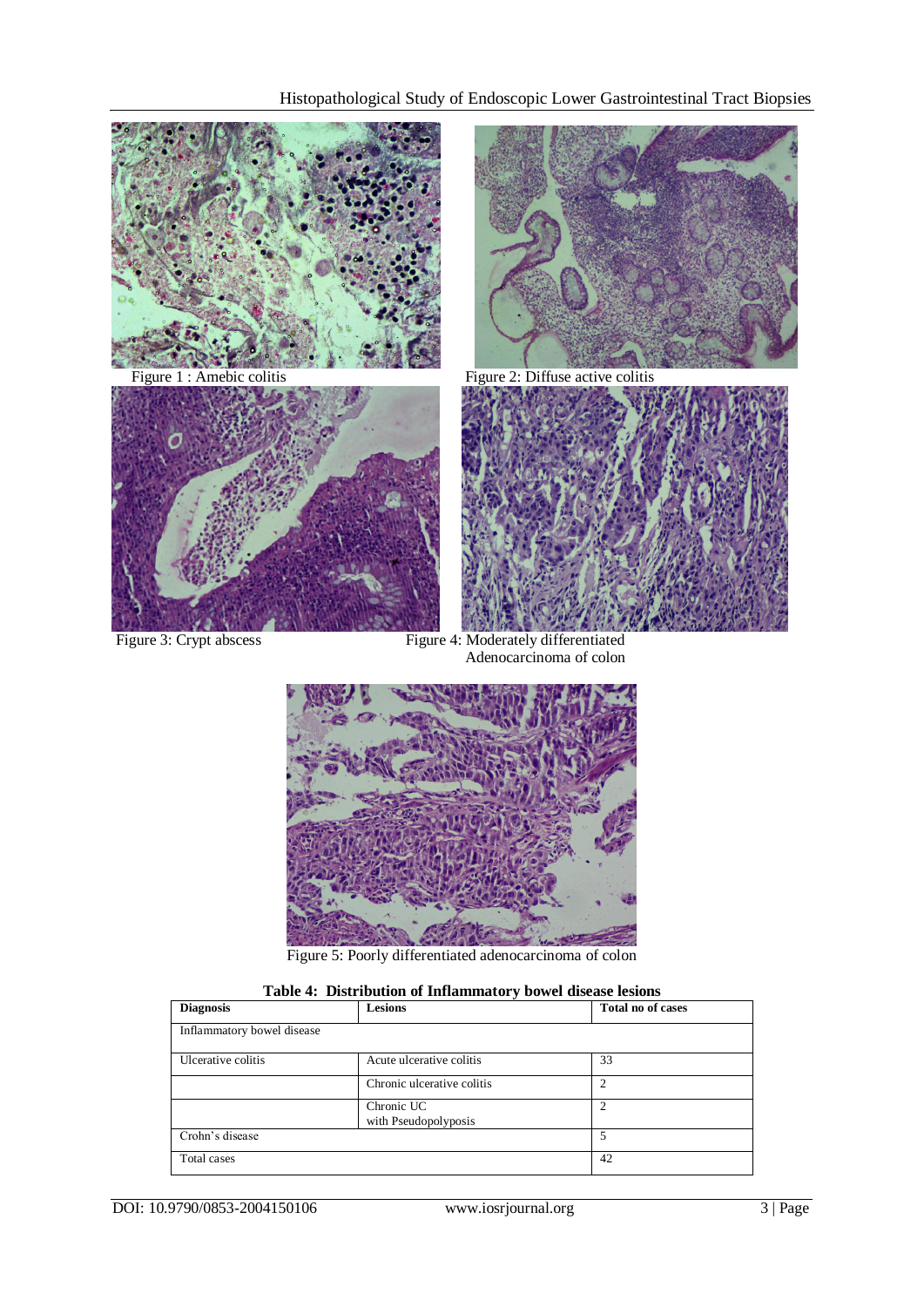In our study, 42 cases (20% of total colonoscopic biopsies) were of inflammatory bowel disease. Ulcerative colitis was predominantly seen in 88% among these biopsies while Crohn's disease was significantly less seen in 12% of these biopsies.

| <b>Histopathologic features</b>       | <b>Number of cases</b>   |  |
|---------------------------------------|--------------------------|--|
| Crypt architecture                    |                          |  |
| -Normal                               | 1                        |  |
| -Mild distortion                      | 10                       |  |
| -Moderate distortion                  | 12                       |  |
| Goblet cells                          |                          |  |
| -Depleted                             | 20                       |  |
| -Preserved                            | 13                       |  |
| <b>Basal plasmacytosis</b>            |                          |  |
| -Present                              | 26                       |  |
| -Absent                               | $\overline{7}$           |  |
| <b>Cryptitis</b>                      |                          |  |
| -Present                              | 33                       |  |
| -Absent                               | $\overline{a}$           |  |
| <b>Crypt abscesses</b>                |                          |  |
| -Present                              | 27                       |  |
| -Absent                               | 6                        |  |
| <b>Lymphoid follicles</b>             |                          |  |
| -Present                              | $\overline{4}$           |  |
| -Absent                               | $\overline{\phantom{a}}$ |  |
| <b>Muscularis mucosal hypertrophy</b> |                          |  |
| -Present                              | 3                        |  |
| -Absent                               | 1                        |  |
| Pseudopolyps                          |                          |  |
| -Present                              | $\overline{2}$           |  |
| -Absent                               | $\overline{2}$           |  |

**Table 5 : Histopathological features of Ulcerative colitis**

There were a total of 42 cases of IBD diagnosed in this study accounting for 20% of the pathological lesions diagnosed. Of these 42 cases, 37 were of Ulcerative colitis and 5 were of Crohn's disease. Ulcerative colitis is the most frequently diagnosed IBD in this study.

Ulcerative colitis classically shows a diffuse and continuous chronic inflammation without skip areas. Microscopic diagnosis of Ulcerative colitis is based on wide spread crypt architectural distortion, a diffuse transmucosal inflammatory infiltrate with basal plasmacytosis, eventually associated with an active component, causing cryptitis and crypt abscesses formation. Goblet cell depletion is less specific but a helpful diagnostic feature.<sup>5</sup>

In long standing cases restoration of architecture may result in a normal mucosa.<sup>6</sup> There was normal crypt architecture in 1 case. The inflammatory infiltrate was composed of lymphocytes, plasma cells, neutrophils and eosinophils. Plasma cells are predominantly observed in between the crypts and muscularis mucosae (basal plasmacytosis) which is the earliest diagnostic feature with the highest predictive value for the diagnosis of UC.

In our study also, basal plasmacytosis was a constant feature (present in 26cases). Cryptitis as defined by presence of neutrophils within crypt epithelium and crypt abscesses defined by the presence of neutrophils within crypt lumina are features suggestive of active inlammation.<sup>6,7,8</sup> We observed goblet cell depletion in 20 cases. Crohn's disease was characterized by the presence of small, multiple granulomas, foreign body type giant cells and lymphocytic infiltrate in the mucosa and submucosa. Crohn's disease cases also show focal active colitis pattern with aphthus ulcer formation and pyloric gland metaplasia.

Out of 9 cases of solitary rectal ulcer syndrome 6 cases were above 60 years of age while 3 cases were in 45-59 years of age group.

Tuberculous inflammation was found in 8 cases.

All 5 cases of amoebic colitis were clinically suspected of inflammatory bowel disease but turned out to be PAS stain positive trophozoites of E. histolytica in slough (amoebic colitis).

Out of 7 adenomatous polyp cases, 5 were tubular adenoma and 2 were villous adenoma with high grade dysplasia.

All malignant neoplastic lesions were of adenocarcinoma, among them 7 were of well differentiated adenocarcinoma (36.8%), 9 were of moderately differentiated adenocarcinoma (47.3%) and 3 were of poorly differentiated adenocarcinoma (15.7%).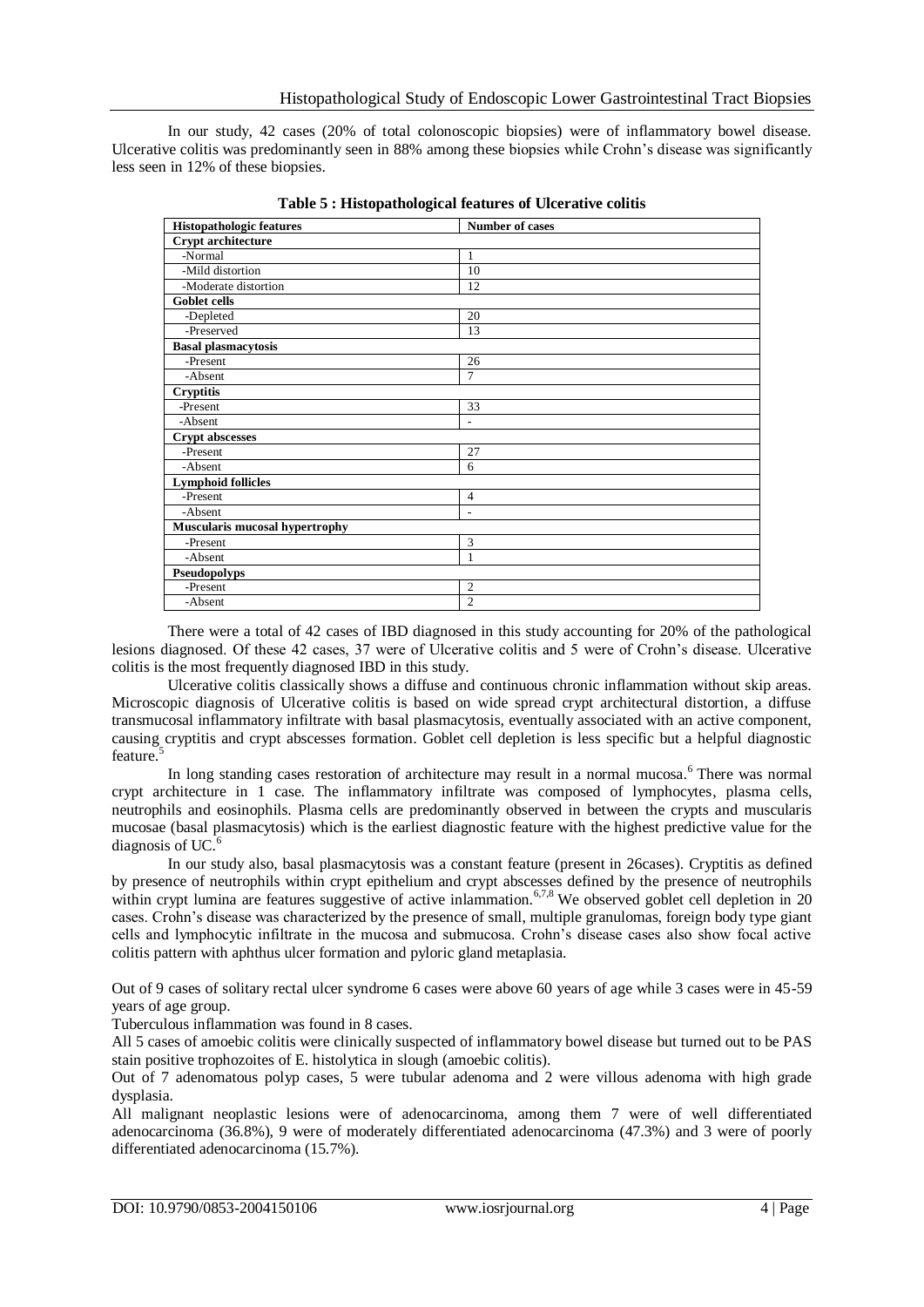### **IV. Discussion**

The spectrum of colonic lesions span from infectious, idiopathic, inflammatory disease, polyps, motility disorders and colorectal tumours. All these lesions often require colonoscopic biopsies for their conclusive diagnosis. 9

In the present study, 213 colonoscopic biopsies were received. Age range of the patient was from 2 years to 90 years, these findings were similar to findings of Shefali *et al*<sup>10</sup> where age range was from 3 years to 87 years. Most of them were male and male to female ratio is of 1.4:1, these findings were similar to findings of Shefali *et al*<sup>10</sup>, Albasri *et al*<sup>11</sup> and Sudarshan *et al*<sup>12</sup> where male to female ratio of 1.8:1 and 1.7:1 and 1.3: 1 respectively.

| Tuble o , comparison or centeer abstracted or resions |              |                      |
|-------------------------------------------------------|--------------|----------------------|
| Study                                                 | No. of cases | No. of male patients |
| Sudarshan <i>et al</i> <sup>12</sup>                  | 233          | 134(57.5%)           |
| Shefali <i>et al</i> <sup>10</sup>                    | 159          | $41(61.8\%)$         |
| Present study                                         | 213          | 125(58.6%)           |

**Table 6 : Comparison of gender distribution of lesions**

In the present study, clustering of cases were seen between 41 to 60 years of age group, with maximum cases seen in (41-50) 20.6% and (51-60) 19.7%. This finding corresponds with study series of Hassan Abdulla Al-aquii<sup>13</sup> which showed clustering of cases between 21-60 years.

Tuberculosis of gastrointestinal tract occurs as primary lesion or secondary to pulmonary tuberculosis. In the present study, eight cases (4%) were diagnosed as tuberculous inflammation. Studies done by Shefali *et*   $al$ <sup>10</sup>, Rangaswamy *et al*.<sup>4</sup> and Rajbhandari *et al.*<sup>9</sup> showed similar findings of three (4.4%), six (7.32%) and 14 (11.1%) cases of tuberculosis in colonoscopic biopsies.

The present study showed that 120 cases of chronic non-specific colitis(56%) and was the most common diagnosis. This findings were similar to Shefali *et al*<sup>10</sup>, Rangaswamy *et al.*<sup>4</sup>, Rajbhandari *et al.*<sup>9</sup> and Bashir *et al.*<sup>14</sup> where chronic non-specific colitis was the most common diagnosis comprising 47.1%, 45.21%, 27% and 38.3% respectively.<sup>10,4,9,14</sup>

Out of 213 biopsies, 88% biopsies were non neoplastic, 12% were neoplastic lesions. These findings were similar with the other studies of R.Teague *et al*<sup>15</sup>, Sidney J *et al*<sup>16</sup> and Rajbhandari M *et al*<sup>9</sup> where non neoplastic lesions detected more than the neoplastic lesions.

| Study                           | No. of cases | Non neoplastic lesions | Neoplastic lesions |
|---------------------------------|--------------|------------------------|--------------------|
| RajbhandariM et al <sup>9</sup> | 126          | 93(73.8%)              | 33(26%)            |
| Sidney J. et $al^{16}$          | 212          | 130(61.3%)             | 82(38%)            |
| Present study                   | 213          | 187(88%)               | 26(12%)            |

**Table 7: Showing distribution of all lesions in comparison with other studies**

In the present study, there were totally 26(12%) Neoplastic cases, these finding were similar with the other study of Rajbhandari M et al<sup>9</sup>. Out of which 19 were adenocarcinoma and 7 were Adenomatous polyp. All malignant neoplastic lesions were of adenocarcinoma, among them 7 were of well differentiated adenocarcinoma(36.8%), 9 were of moderately differentiated adenocarcinoma(47.3%) and 3 were of poorly differentiated adenocarcinoma(15.7%).these findings are comparable with that of Shefali et al<sup>10</sup>. 2 Adenomatous polyps are present with high grade dysplasia. It is important to diagnose these adenomatous polyps, as they are at higher risk of developing carcinoma and patients have to be screened according to the guidelines.

### **References**

- [1]. Singh H, Turner D, Xue L, Targownik LE, Bernstein CN. Risk of developing colorectal cancer following a negative colonoscopy examination: evidence for a 10-year interval between colonoscopies. JAMA. 2006;295(20):2366-73. doi: [10.1001/jama.295.20.2366,](https://doi.org/10.1001/jama.295.20.2366) PMID [16720822.](https://www.ncbi.nlm.nih.gov/pubmed/16720822)
- [2]. Levin B, Lieberman DA, Mc Farland B, Andrews KS, Brooks D, Bond J, Dash C, Giardello FM, Glick S, Johnson D, Johnson Cd, Levin TR, Pickhardt PJ, Rex DK, Smith RA, Thorson A, Winawer SJ; American Cancer Society Colorectal Cancer Advisory Group; US Multi-Society Task Force; American College of Radiology Colon Cancer Committee. Screening and surveillance for the early detection of colorectal cancer and adenomatous polyps,2008: a joint guideline from the American Cancer Society, the US Multi-society Task Force on Colorectal Cancer, and the American College of Radiology. Gastroenterology.2008 May; 134(5): 1570-95.
- [3]. Guidelines for the initial biopsy diagnosis of chronic inflammatory bowel disease. BSG- A structured approach to colorectal biopsy assessment. Guidelines in gastroenterology August 1997.
- [4]. R R, R S, B.v S, K.n P, S.b R. Clinico-colonoscopic and histo morphological spectrum of colonic diseases in an academic tertiary Care Centre. J Evol Med Dent Sci. 2014;3(1, January 06):1-9. doi[: 10.14260/jemds/1780.](https://doi.org/10.14260/jemds/1780)
- [5]. Magro F, Langner C, Driessen A, Ensari A, Geboes K, Mantzaris GJ, Villanacci V, Becheanu G, Nunes PB, Cathomas G, Fries W, Jouret-Mourin A, Mescoli C, de Petris G, Rubio CA, Shepherd NA, Vieth M, Eliakim R. European consensus on the histopathology of inflammatory bowel disease. J Crohns Colitis. 2013;7(10):827-51. doi[: 10.1016/j.crohns.2013.06.001.](https://doi.org/10.1016/j.crohns.2013.06.001)